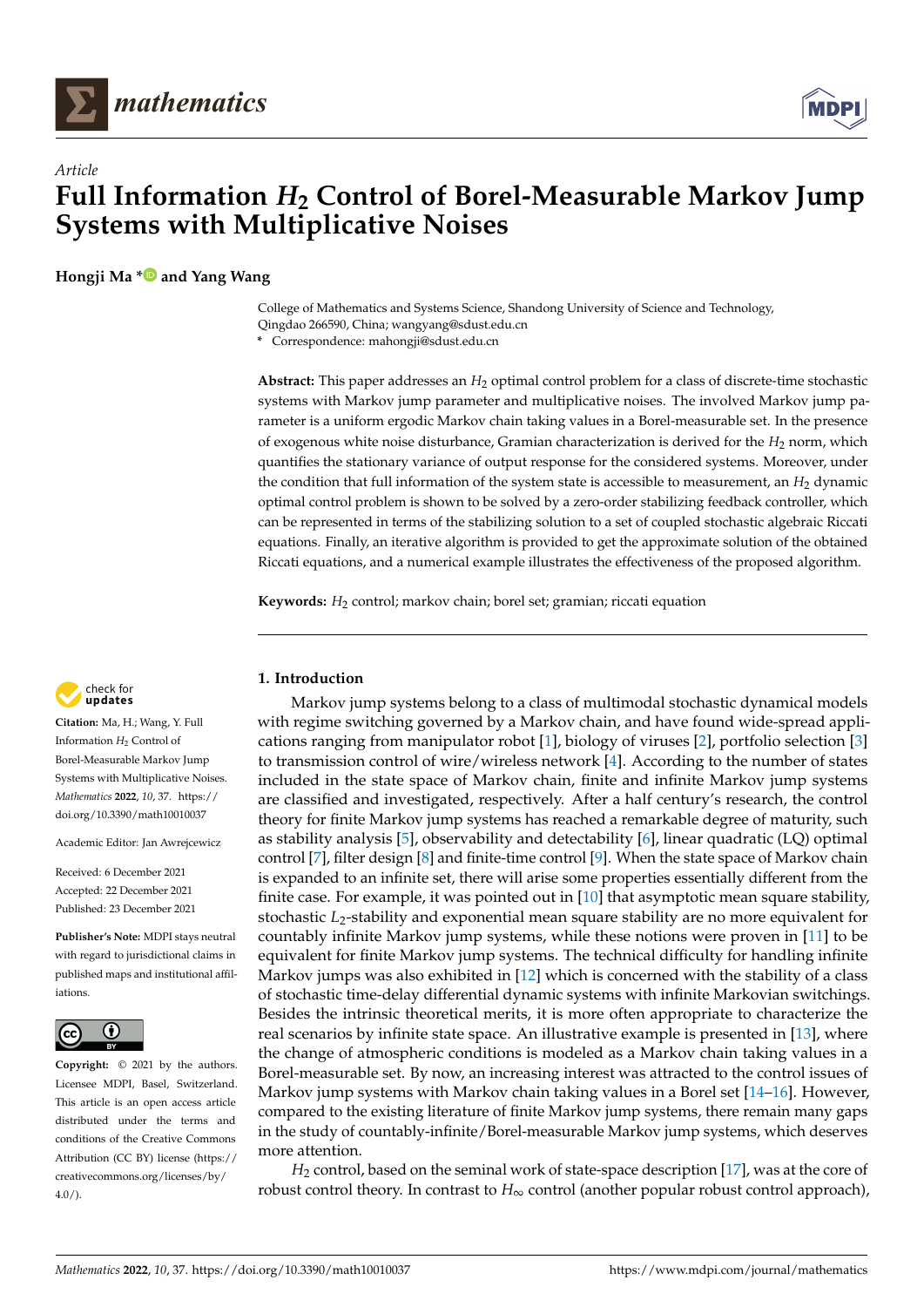*H*<sup>2</sup> control aims to minimize the perturbation influence on the output response caused by the exogenous additive white noise with known distribution; while *H*∞ control method deals with the disturbance attenuation problem in the presence of random disturbance whose statistical law is unclear but total energy is finite. For finite Markov jump systems, *H*<sub>2</sub> control problem was elaborately addressed in [\[18–](#page-12-16)[20\]](#page-12-17) and the references therein. In a recent paper [\[21\]](#page-12-18), an *H*<sup>2</sup> control problem was studied for discrete-time Markov jump systems where the Markov chain has a Borel state space. Based on the accessible information of output variable, the optimal *H*<sub>2</sub> controller is obtained via an optimal filter, which produces a separation principle for the concerned dynamics. Different from the problem formulation of [\[21\]](#page-12-18), this study focuses on a class of discrete-time stochastic systems subject to both Borel-measurable Markov jump parameter and multiplicative noises. The importance for studying these type of systems lies in the following two aspects. On one hand, it was recognized that the multiplicative noise perfectly depicts the stochastic fluctuation of physical parameter caused by uncertain environment; on the other hand, Markov chain with a Borel-measurable state space can provide substantial benefit for real applications, e.g., the networked control systems analyzed in [\[22\]](#page-12-19). Besides, the information of system state is assumed to be fully accessible to measurement, and the optimal  $H_2$  controller will be selected among the admissible control set with a prescribed dynamic structure but unfixed dimensions to minimize the  $H_2$  norm of resulting closed-loop system.

The main contribution of this paper is as follows. Firstly, we present the characterization of *H*<sup>2</sup> norm in terms of controllability and observability Gramians, which quantify the stationary variance of the perturbed output response. This result can be regarded as an extension of Proposition 3.1 [\[21\]](#page-12-18) to the considered systems. It is remarkable that this formula is not only necessary to handle the considered  $H_2$  optimal control problem, but also paves the way for further studying *H*<sup>2</sup> filter about the concerned systems. Different from the method used in [\[21\]](#page-12-18), our technique takes full advantage of the internal stability and avoids the analysis of the asymptotic tendency about the covariance of the augmented state variable, which is generally very challenging, especially taking into account that the considered model is more complex than that of [\[21\]](#page-12-18). Secondly, among all *nc*-dimensional dynamic stabilizing controllers, the optimal *H*<sup>2</sup> control strategy is achieved by a zero-order controller with feedback gain determined by the stabilizing solution to a set of coupled stochastic algebraic Riccati equations. This control design allows an off-line computation and hence can be readily realized in practice. Particularly, the obtained Riccati equations involve integrals over a continuous interval, which are completely different from the Riccati equations associated to finite Markov jump systems. Hence, an iterative algorithm is proposed to seek the numerical solution for these coupled Riccati equations, which can approximate the exact value of real solution according to any prescribed accuracy.

The rest of this paper is organized as follows. In Section [2,](#page-2-0) we give some preliminaries and then derive the Gramian representation of *H*<sup>2</sup> norm for the considered Borelmeasurable Markov jump systems. Section  $3$  proceeds with the discussion of  $H_2$  optimal control problem. In Section [4,](#page-9-0) a numerical algorithm is proposed for solving the coupled stochastic algebraic Riccati equations. Section [5](#page-11-0) ends this paper with a concluding remark.

The notations adopted in this paper are standard.  $R^n$ : *n*-dimensional real Euclidean space;  $R^{m \times n}$ : the normed linear space of all *m* by *n* real matrices;  $\|\cdot\|$ : the Euclidean norm of  $R^n$  or the operator norm of  $R^{m \times n}$ ;  $A'$ : the transpose of a matrix (or vector)  $A$ ;  $Tr(A)$ : the trace of a square matrix *A*;  $S_n$ : the set of  $n \times n$  real symmetric matrices;  $A > 0$  ( $\geq 0$ ): *A* is a positive (semi-)definite symmetric matrix;  $I_n$ : the  $n \times n$  identity matrix;  $\delta_{(\cdot)}$ : the Kronecker functional;  $\mathbb{Z} + := \{0, 1, 2, \dots\}.$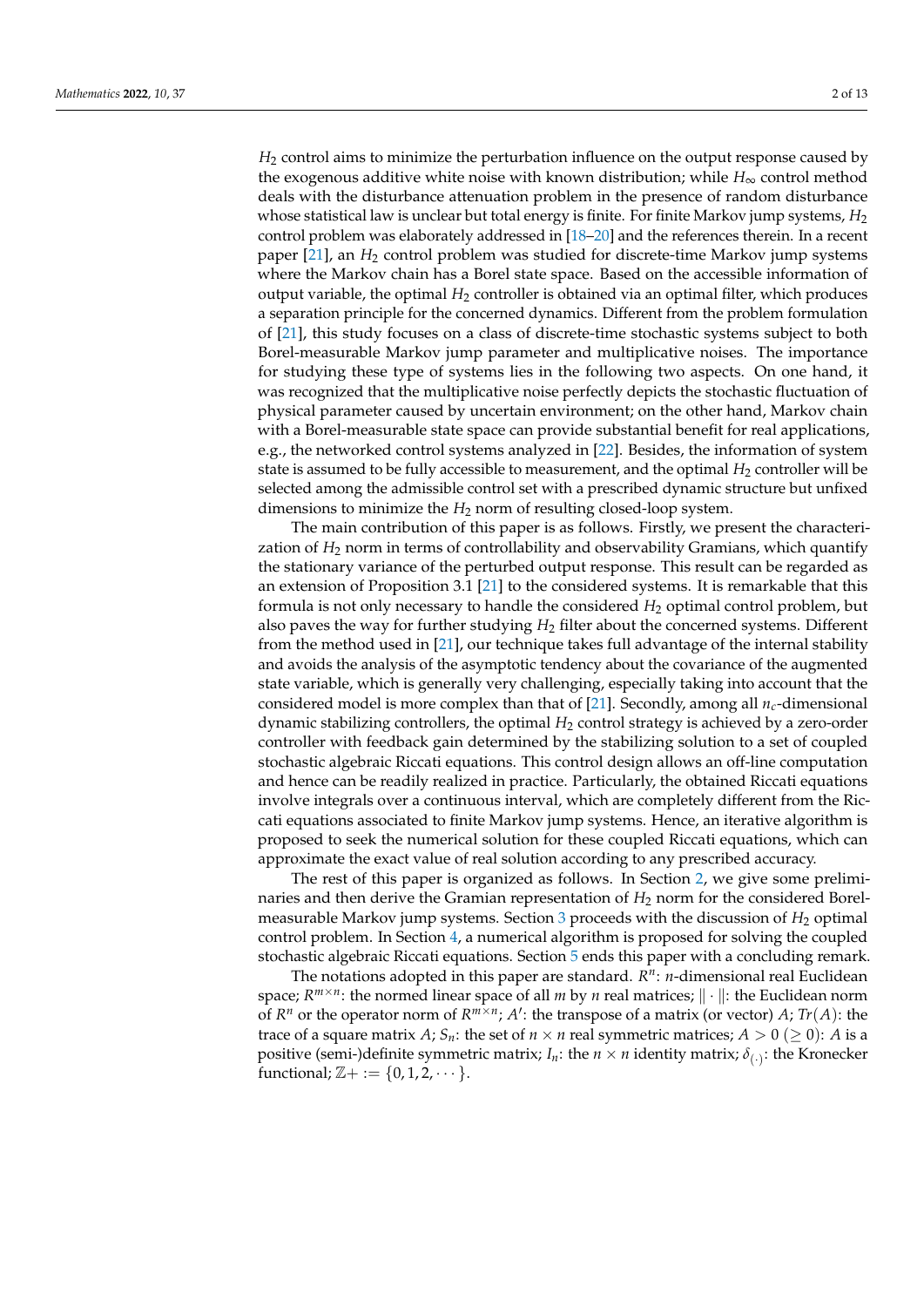#### <span id="page-2-0"></span>**2.** *H***<sup>2</sup> Norm and Gramian**

On a complete probability space  $(\Omega, \mathcal{F}, \mathcal{P})$ , we consider the following discrete-time Markov jump system with multiplicative noises:

<span id="page-2-1"></span>
$$
\mathbf{G}_0 \begin{cases} x(t+1) = A_0(r_t)x(t) + \sum_{k=1}^d A_k(r_t)x(t)w_k(t) + B_v(r_t)v(t), \\ z(t) = C(r_t)x(t), \ x(0) \in \mathbb{R}^n, \ t \in \mathbb{Z}_+, \end{cases}
$$
(1)

where  $x(t) \in R^n$ ,  $z(t) \in R^{n_z}$  and  $v(t) \in R^{n_v}$  represent the system state, measurement output and exogenous random disturbance, respectively. The multiplicative noise  $\{w(t)|w(t) =$  $(w_1(t), \dots, w_d(t))'$ ,  $t \in \mathbb{Z}_+$  is a stationary process satisfying  $\overline{E}w(t) = 0$  and  $\overline{E}[w(t)w(s)] = 0$ *I*<sub>d</sub> $\delta$ <sub>(</sub>*t*−*s*). In ([1](#page-2-1)), {*r*<sup>*t*</sup>}*t*∈Z+ is a Markov chain taking values in a Borel set <del>S</del> and having a transition probability kernel  $\mathcal{G}(\cdot,\cdot)$  with respect to a measure  $\mu$  defined on  $\mathfrak{S}$ . For any given  $\mathcal{B} \in \sigma(\mathfrak{S})$  (Borel  $\sigma$ -algebra of  $\mathfrak{S}$ ), there exists a uniform bounded probability density  $g(\cdot,\cdot)$ such that

<span id="page-2-3"></span>
$$
\mathcal{G}(r_t, \mathcal{B}) = \mathcal{P}(r_{t+1} \in \mathcal{B}|r_t) = \int_{\mathcal{B}} g(r_t, s) \mu(ds). \tag{2}
$$

Moreover, the initial distribution of Markov chain is described by  $P(r_0 \in \mathcal{B}) =$  $\int v(s) \mu(ds)$  where  $\nu > 0$  is absolutely integrable with respect to  $\mu$ . Thus, the probability *B*<br>density function of {*r<sub>t</sub>*}<sub>*t*∈ℤ<sub>+</sub> is formulated as follows:</sub>

$$
\pi(0,\ell)=\nu(\ell), \quad \pi(t+1,\ell)=\int\limits_{\mathfrak{S}}g(s,\ell)\pi(t,s)\mu(ds),\ t\in\mathbb{Z}_+.
$$

In the subsequent discussion, there is some constant  $k > 1$  such that  $g(s, \ell) < k$  for arbitrary  $s, \ell \in \mathfrak{S}$ , and  $\{r_t\}_{t \in \mathbb{Z}_+}$  is a uniform ergodic Markov chain [\[23\]](#page-12-20). The disturbance signal  $\{v(t)\}_{t\in\mathbb{Z}_+}\in R^{n_v}$  is a sequence of zero mean white noises satisfying  $Ev(t)=0$  and  $E[v(t)v(s)'] = I_{n_v} \delta_{(t-s)}.$ 

Throughout this paper, we assume that three stochastic processes  $\{r_t\}_{t\in\mathbb{Z}_+}$ ,  $\{w(t)\}_{t\in\mathbb{Z}_+}$ and  $\{v(t)\}_{t\in\mathbb{Z}_+}$  are mutually independent. All the coefficients of system ([1](#page-2-1)) belong to  $\mathbb{H}_{\infty}^{m \times n}$  with suitable dimensions *m* and *n*, where  $\mathbb{H}_{\infty}^{m \times n}$  is a Banach space  $\{H(\cdot): \mathfrak{S} \to \mathbb{H}_{\infty}^{m}$  $R^{m \times n}$ |ess sup $_{\ell \in \mathfrak{S}}$   $||H(\ell)|| < \infty$ } equipped with the norm  $||H||_{\infty} = \operatorname{ess} \operatorname{sup}_{\ell \in \mathfrak{S}} ||H(\ell)||$ . Besides,  $\mathbb{H}^{m \times n}_{1}$  is also a Banach space defined by  $\{H(\cdot): \mathfrak{S} \to R^{m \times n} | \int_{\mathfrak{S}} ||\hat{H}(\ell)|| \mu(d\ell) < \infty\}$ equipped with the norm  $||H||_1 := \int_{\mathfrak{S}} ||H(\ell)||\mu(d\ell)$ . Let  $\mathcal{F}_k$  be the *σ*-algebra  $\sigma\{r_t, w(s), v(s)|0\}$  $≤ t ≤ k, 0 ≤ s ≤ k - 1$ }. When  $k = 0$ , we set  $\mathcal{F}_0 = \sigma\{r_0\}$ .

To make the presentation more concise, the following linear operators will be used:

$$
\begin{cases}\n\mathcal{E}(X)(\ell) = \int_{\mathfrak{S}} g(\ell, s) X(s) \mu(ds), \\
\mathcal{L}(Y)(\ell) = \sum_{k=0}^{d} \int_{\mathfrak{S}} g(s, \ell) A_k(s) Y(s) A_k(s)' \mu(ds), \\
\mathcal{T}(X)(\ell) = \sum_{k=0}^{d} A_k(\ell)' \mathcal{E}(X)(\ell) A_k(\ell),\n\end{cases}
$$
\n(3)

where  $X \in \mathbb{H}_{\infty}^n$  and  $Y \in \mathbb{H}_1^n$ . It can be verified that  $\mathcal L$  maps  $\mathbb{H}_1^n$  to  $\mathbb{H}_1^n$ , while  $\mathcal E$  and  $\mathcal T$  map  $\mathbb{H}^n_\infty$  to  $\mathbb{H}^n_\infty$ . Moreover,  $\mathcal L$  and  $\mathcal T$  are adjoint with respect to the following bilinear operator:

<span id="page-2-2"></span>
$$
\langle X, Y \rangle = \int_{\mathfrak{S}} Tr[X(\ell)'Y(\ell)]\mu(d\ell), \ X \in \mathbb{H}^n_{\infty}, \ Y \in \mathbb{H}^n_1.
$$
 (4)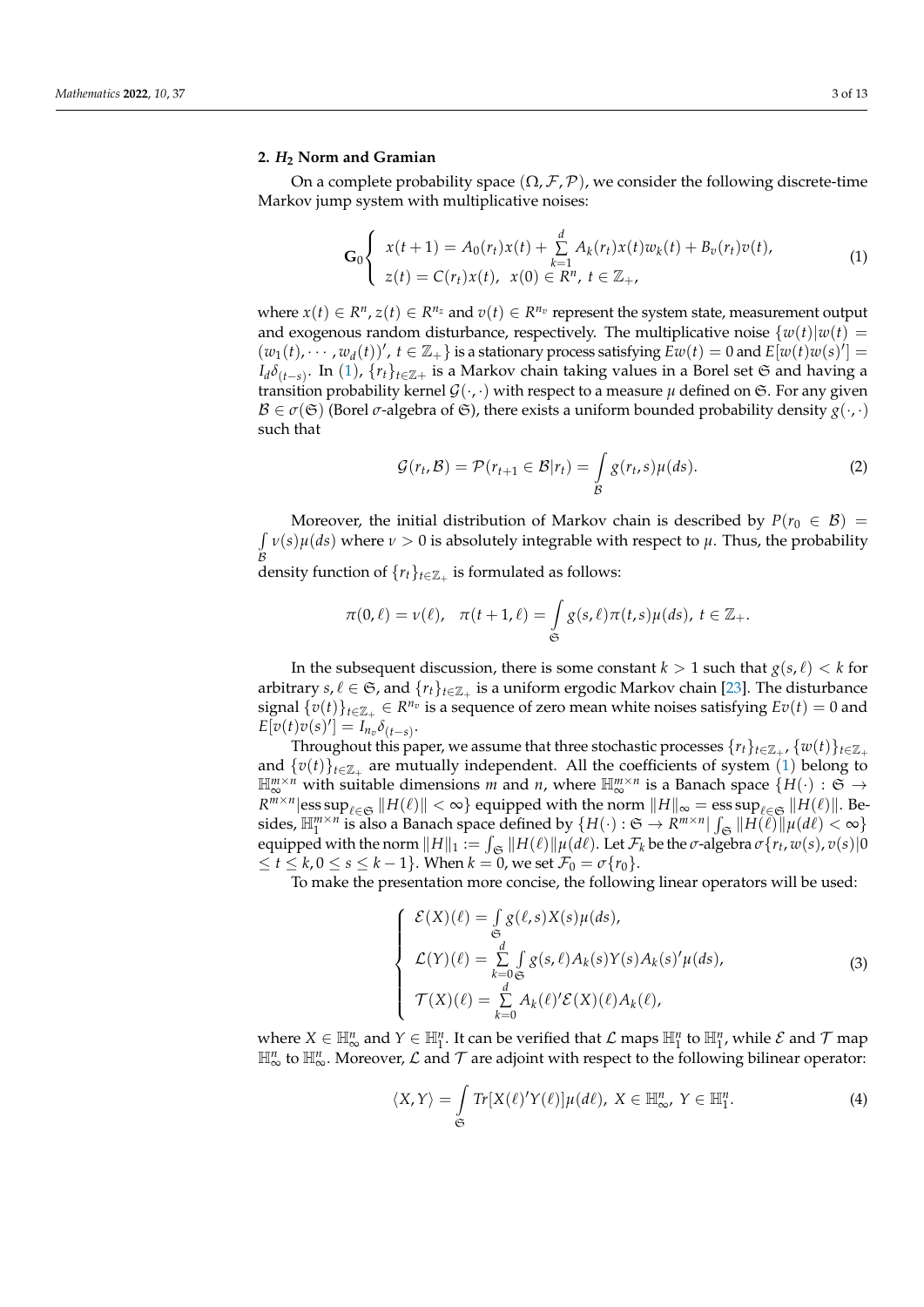**Definition 1** ([\[16\]](#page-12-14))**.** *The following discrete-time stochastic system with Borel-measurable Markov jump parameter (denoted by*  $(A; \mathbb{P})$ *):* 

$$
x(t+1) = A_0(r_t)x(t) + \sum_{k=1}^d A_k(r_t)x(t)w_k(t), \ t \in \mathbb{Z}_+
$$
 (5)

*is said to be strongly exponentially mean square stable (SEMSS) if*  $r(\mathcal{L}) < 1$ , where  $r(\mathcal{L})$  indicates *the spectral radius of the operator* L*.*

Dince all the coefficients of  $\mathcal L$  are real matrices, by the Krein–Rutman theorem [\[24\]](#page-12-21), there must exist a real eigenvalue  $\lambda$  of  $\mathcal L$  and a corresponding real eigenvector  $0 \neq X \in$  $S_n \cap \mathbb{H}_1^n$  such that  $r(\mathcal{L}) = \lambda$  and  $\mathcal{L}(X) = \lambda X$ .

The following Lyapunov-type stability theorem follows directly from Theorems 2.4, 2.5 and 2.6 of [\[25\]](#page-12-22).

**Lemma 1.** *If*  $(A; P)$  *is SEMSS, then* 

*(i) for any*  $0 \leq M \in \mathbb{H}_{\infty}^n$ , the following linear equation admits a unique  $0 \leq U \in \mathbb{H}_{\infty}^n$  such that

$$
U(\ell) = \mathcal{T}(U)(\ell) + M(\ell), \ \ell \in \mathfrak{S};\tag{6}
$$

*(ii) for any*  $0 \leq N \in \mathbb{H}^n_1 \cap \mathbb{H}^n_\infty$ , the following linear equation admits a unique  $0 \leq V \in \mathbb{H}^n_1 \cap \mathbb{H}^n_\infty$ *such that*

$$
V(\ell) = \mathcal{L}(U)(\ell) + N(\ell), \ \ell \in \mathfrak{S}.\tag{7}
$$

**Lemma 2.** Let  $x^0(t)$  be the state trajectory of system ([1](#page-2-1)) corresponding to the initial state  $x(0) = 0$ , *then for any*  $\ell \in \mathfrak{S}$  *and*  $t \in \mathbb{Z}_+$ *, there holds* 

<span id="page-3-2"></span>
$$
E[x^{0}(t+1)x^{0}(t+1)'g(r_{t},\ell)] = \int_{\mathfrak{S}} g(s,\ell) \Big\{ \sum_{k=0}^{d} A_{k}(s) E[x^{0}(t)x^{0}(t)'g(r_{t-1},\ell)]A_{k}(s)' \Big\} \mu(ds) + \int_{\mathfrak{S}} \pi(t,s)g(s,\ell)B_{v}(s)B_{v}(s)'\mu(ds).
$$
\n(8)

**Proof.** Set  $\tilde{\mathcal{F}}_t = \mathcal{F}_t \vee \sigma(w(t)) \vee \sigma(v(t))$ , then it is obvious that  $\mathcal{F}_t \subset \tilde{\mathcal{F}}_t$ . In terms of the state equation of  $(1)$  $(1)$  $(1)$ , it can be computed that

<span id="page-3-0"></span>
$$
E[x^{0}(t+1)x^{0}(t+1)'g(r_{t},\ell)] = E\{E[x^{0}(t+1)x^{0}(t+1)'g(r_{t},\ell)|\tilde{\mathcal{F}}_{t-1}]\}
$$
  
= 
$$
E\{E[A_{0}(r_{t})x^{0}(t) + \sum_{k=1}^{d} A_{k}(r_{t})'x^{0}(t)w_{k}(t) + B_{v}(r_{t})v(t)] [A_{0}(r_{t})x^{0}(t) + \sum_{k=1}^{d} A_{k}(r_{t})'x^{0}(t)w_{k}(t) + B_{v}(r_{t})v(t)]'g(r_{t},\ell)|\tilde{\mathcal{F}}_{t-1}\}. (9)
$$

Because  $x^0(t)$ ,  $w_k(t)$  and  $v(t)$  are all  $\tilde{\mathcal{F}}_t$ -measurable and mutually independent, it follows from ([9](#page-3-0)) that

<span id="page-3-1"></span>
$$
E[x^{0}(t+1)x^{0}(t+1)'g(r_{t},\ell)]
$$
\n
$$
= E\Big\{E\Big[\sum_{k=0}^{d} A_{k}(r_{t})x^{0}(t)x^{0}(t)'g(r_{t},\ell)A_{k}(r_{t})' + B_{v}(r_{t})B_{v}(r_{t})'g(r_{t},\ell)\Big|\tilde{\mathcal{F}}_{t-1}\Big]\Big\}
$$
\n
$$
= E\int_{\mathfrak{S}}\Big[\sum_{k=0}^{d} A_{k}(s)x^{0}(t)x^{0}(t)'g(s,\ell)A_{k}(s)' + B_{v}(s)B_{v}(s)'g(s,\ell)\Big]g(r_{t-1},s)\mu(ds). \tag{10}
$$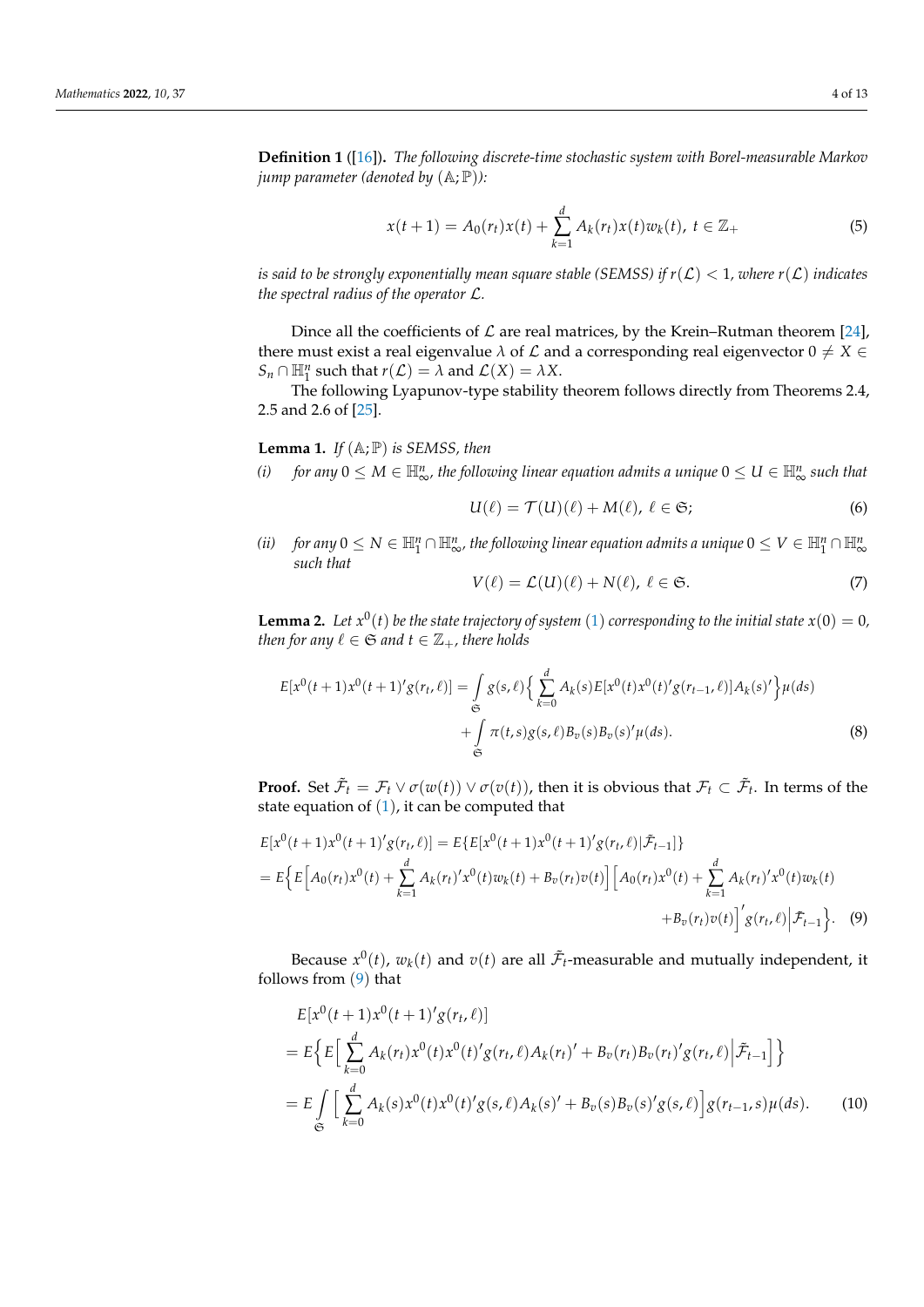By Fubini's theorem, Equation  $(10)$  $(10)$  $(10)$  can be rewritten as

<span id="page-4-0"></span>
$$
E[x^{0}(t+1)x^{0}(t+1)'g(r_{t},\ell)]
$$
\n
$$
= \int_{\mathfrak{S}} g(s,\ell) \Big\{ \sum_{k=0}^{d} A_{k}(s) E[x^{0}(t)x^{0}(t)'g(r_{t-1},s)]A_{k}(s)' + B_{v}(s)B_{v}(s)'g(s,\ell)E[g(r_{t-1},s)]\Big\} \mu(ds). \tag{11}
$$

According to the formula (7) of [\[26\]](#page-12-23), there stands  $E[g(r_{t-1}, s)] = \pi(t, s)$ , which together with ([11](#page-4-0)) justifies the validity of ([8](#page-3-2)). The proof is ended.  $\Box$ 

**Remark 1.** If we denote 
$$
\tilde{Y}(t,\ell) = E[x^0(t)x^0(t)'g(r_{t-1},\ell)]
$$
 and  $\tilde{X}(t,\ell) = \int_{\tilde{\Theta}} \pi(t,s)g(s,\ell)B_v(s)$   
\n $B_v(s)'\mu(ds)$ , then Lemma 2 implies that  $\tilde{Y}(t,\ell)$  satisfies the following Lyapunov equation:

<span id="page-4-1"></span>
$$
\begin{cases}\n\tilde{Y}(t+1,\ell) = \mathcal{L}(\tilde{Y}(t))(\ell) + \tilde{X}(t,\ell), \\
\tilde{Y}(0,\ell) = 0 \in S_n, \ t \in \mathbb{Z}_+, \ \ell \in \mathfrak{S}.\n\end{cases}
$$
\n(12)

*By induction, it can be derived that the solution to* ([12](#page-4-1)) *can be represented as*  $\tilde{Y}(t)$  = *t*−1 ∑ *k*=0  $\mathcal{L}^{t-k-1}(\tilde{X}(k))$  for  $t \geq 1$ *.* 

Next, we present the main result of this section, which led to the Gramian characterization for  $H_2$  norm of system  $(1)$  $(1)$  $(1)$ .

**Theorem 1.** *If* (A; P) *is SEMSS, then the following equations admit a unique pair of solutions*  $0 \le U \in \mathbb{H}_{\infty}^n$  and  $0 \le Y \in \mathbb{H}_{\infty}^n \cap \mathbb{H}_{\infty}^1$ .

<span id="page-4-3"></span>
$$
\begin{cases}\nU(\ell) = \mathcal{T}(U)(\ell) + C(\ell)'\mathcal{C}(\ell), \quad \text{(observability Gramian)} \\
Y(\ell) = \mathcal{L}(Y)(\ell) + X(\ell), \quad \text{(controllability Gramian)}, \ \ t \in \mathbb{Z}_+, \ \ell \in \mathfrak{S},\n\end{cases}
$$
\n(13)

*where*

<span id="page-4-2"></span>
$$
X(\ell) = \int_{\mathfrak{S}} \pi(s) g(s, \ell) B_v(s) B_v(s)' \mu(ds), \quad \pi(s) := \lim_{k \to \infty} \pi(k, s).
$$
 (14)

*Furthermore, for the output response z*(*t*) *of system* ([1](#page-2-1)) *corresponding to arbitrary initial state*  $x(0) = x_0 \in R^n$ , we have

<span id="page-4-5"></span>
$$
\lim_{t \to \infty} E||z(t)||^2 = \int_{\mathfrak{S}} Tr[C(s)Y(s)C(s)']\mu(ds)
$$
\n(15)

$$
= \int_{\mathfrak{S}} \int_{\mathfrak{S}} \pi(s) g(s,\ell) \text{Tr}[B_v(s)' U(\ell) B_v(s)] \mu(ds) \mu(d\ell). \tag{16}
$$

**Proof.** Above all, since  $\{r_t\}_{t \in \mathbb{Z}+}$  is a uniform ergodic Markov chain, by Theorem 16.2.1 of [\[23\]](#page-12-20), there exists an invariant probability density  $\pi$  with the property  $\pi(s) = \lim_{k \to \infty} \pi(k, s)$ and  $\pi(\ell) = \int$  $\mathfrak S$  $\pi(s)g(s,\ell)\mu(ds)$ . Hence, *X* is well defined in ([14](#page-4-2)). Further, the existence and uniqueness of the solutions to ([13](#page-4-3)) are guaranteed by Lemma 1. To proceed, it can be derived from the linearity of system ([1](#page-2-1)) that

<span id="page-4-4"></span>
$$
z(t) = C(r_t)x(t) = C(r_t)x(t; 0, v) + C(r_t)x(t; x_0, 0) := z(t; 0, v) + z(t; x_0, 0),
$$
 (17)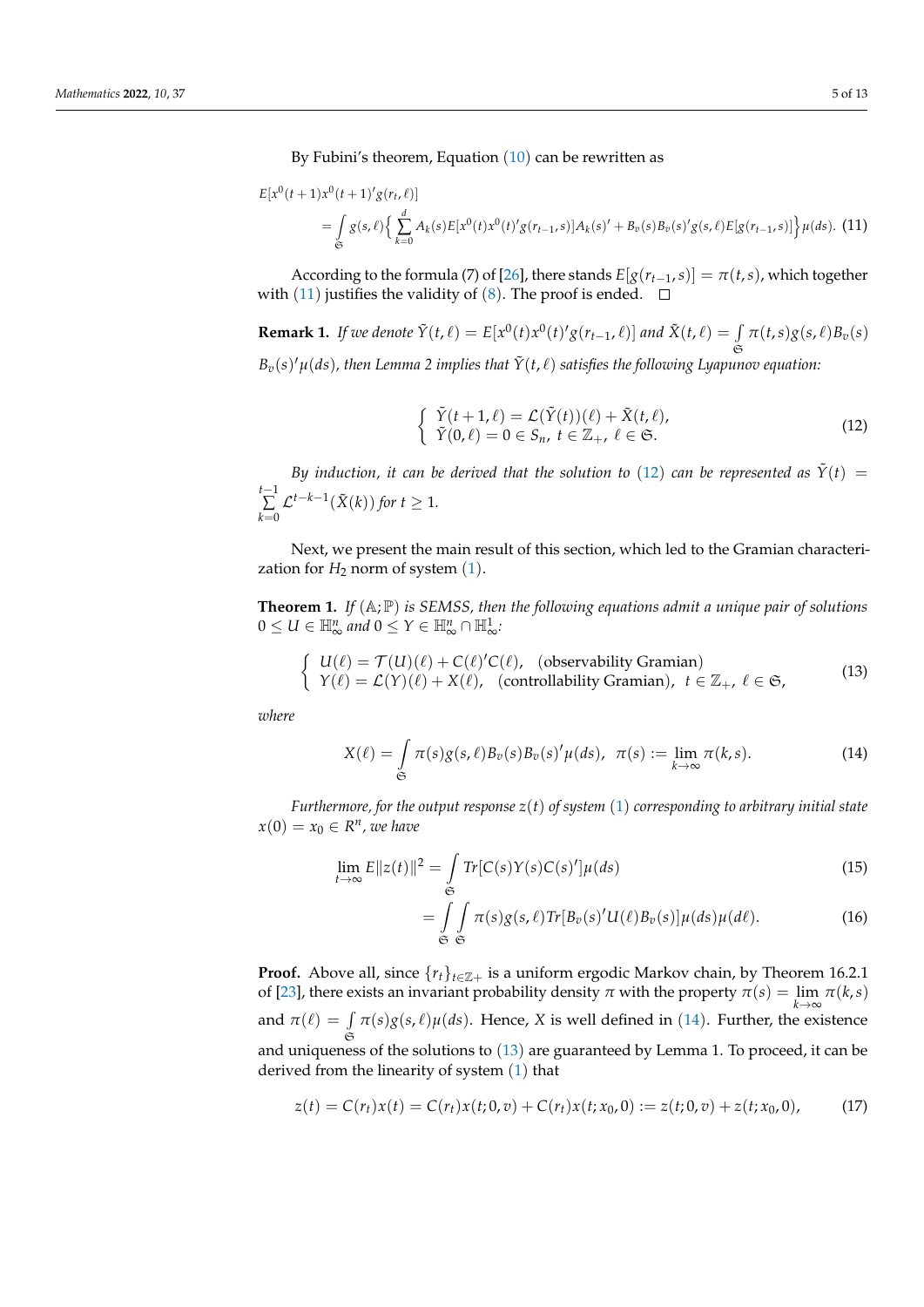where  $z(t; 0, v)$  is the zero-initial-state output response influenced by the exogenous disturbance *v* and *z*(*t*; *x*<sub>0</sub>, 0) is the unforced output response arising from the initial state *x*<sub>0</sub>. Noticing that  $x(t;0,v)$  is just  $x^0(t)$  in Lemma 2, we have

<span id="page-5-0"></span>
$$
E||z(t;0,v)||^2 = E\{Tr[z(t;0,v)z(t;0,v)']\} = E\{Tr[C(r_t)x^0(t)x^0(t)C(r_t)']\}
$$
  
\n
$$
= E\{E\{Tr[C(r_t)x^0(t)x^0(t)C(r_t)']|\tilde{\mathcal{F}}_{t-1}\}\}
$$
  
\n
$$
= E\int_{\mathfrak{S}} Tr[C(s)x^0(t)x^0(t)C(s)g(r_{t-1},s)]\mu(ds)
$$
  
\n
$$
= \int_{\mathfrak{S}} Tr\{C(s)E[x^0(t)x^0(t)g(r_{t-1},s)]C(s)'\}\mu(ds).
$$
 (18)

By Remark 1, it follows from ([18](#page-5-0)) that

<span id="page-5-1"></span>
$$
E||z(t;0,v)||^2 = \int_{\mathfrak{S}} Tr[C(s)\tilde{Y}(t,s)C(s)]\mu(ds)
$$
  
\n
$$
= \int_{\mathfrak{S}} Tr\Big\{C(s)\Big[\sum_{k=0}^{t-1} \mathcal{L}^{t-k-1}(\tilde{X}(k))(s)\Big]C(s)'\Big\}\mu(ds)
$$
  
\n
$$
= \int_{\mathfrak{S}} Tr\Big\{C(s)\Big[\sum_{k=0}^{t-1} \mathcal{L}^{t-k-1}(X)(s)\Big]C(s)'\Big\}\mu(ds)
$$
  
\n
$$
+ \int_{\mathfrak{S}} Tr\Big\{C(s)\Big[\sum_{k=0}^{t-1} \mathcal{L}^{t-k-1}(\tilde{X}(k)-X)(s)\Big]C(s)'\Big\}\mu(ds), \qquad (19)
$$

where *X* is given by ([14](#page-4-2)). Let  $Y(\ell) = \sum_{t=0}^{\infty}$  $\mathcal{L}^t(X)(\ell)$ , then it can be verified that *Y* satisfies the second equation of ([13](#page-4-3)). Now, taking the limit  $t \to \infty$  in the first term of the last equality of ([19](#page-5-1)), we get

<span id="page-5-2"></span>
$$
\lim_{t \to \infty} \int_{\mathfrak{S}} Tr \Big\{ C(s) \Big[ \sum_{k=0}^{t-1} \mathcal{L}^{t-k-1}(X)(s) \Big] C(s)' \Big\} \mu(ds)
$$
\n
$$
= \int_{\mathfrak{S}} Tr \Big\{ C(s) \Big[ \lim_{t \to \infty} \sum_{k=0}^{t-1} \mathcal{L}^{t-k-1}(X)(s) \Big] C(s)' \Big\} \mu(ds)
$$
\n
$$
= \int_{\mathfrak{S}} Tr \Big\{ C(s) \Big[ \lim_{t \to \infty} \sum_{\tau=0}^{t-1} \mathcal{L}^{\tau}(X)(s) \Big] C(s)' \Big\} \mu(ds) = \int_{\mathfrak{S}} Tr [C(s)Y(s)C(s)] \mu(ds). \tag{20}
$$

By the assumption that  $(A; \mathbb{P})$  is SEMSS (i.e.,  $r(\mathcal{L}) < 1$ ), we can infer from [\[27\]](#page-12-24) that

$$
\|C(s)\left[\sum_{k=0}^{t-1} \mathcal{L}^{t-k-1}(\tilde{X}(k) - X)(s)\right]C(s)'\|_{\infty} \le \zeta \sum_{k=0}^{t-1} \|\mathcal{L}^{t-k-1}(\tilde{X}(k) - X)(s)\|_{\infty}
$$
  

$$
\le \zeta \sum_{k=0}^{t-1} \lambda \alpha^{t-k-1} \|\tilde{X}(k) - X\|_{\infty},
$$
 (21)

where  $\zeta = \|C(r_t)C(r_t)'\|_{\infty} > 0$ ,  $\lambda > 0$  and  $0 < \alpha < 1$ . In view of  $\pi(s) = \lim_{k \to \infty} \pi(k, s)$ , we have  $\lim_{k\to\infty} \|\tilde{X}(k)-X\|_{\infty} = 0$ . Thus, taking the limit  $t\to\infty$  in the second term of the last equality of ([19](#page-5-1)) leads to that

<span id="page-5-3"></span>
$$
\lim_{t \to \infty} \int_{\mathfrak{S}} Tr \Big\{ C(s) \Big[ \sum_{k=0}^{t-1} \mathcal{L}^{t-k-1} (\tilde{X}(k) - X)(s) \Big] C(s)'\Big\} \mu(ds) = 0.
$$
 (22)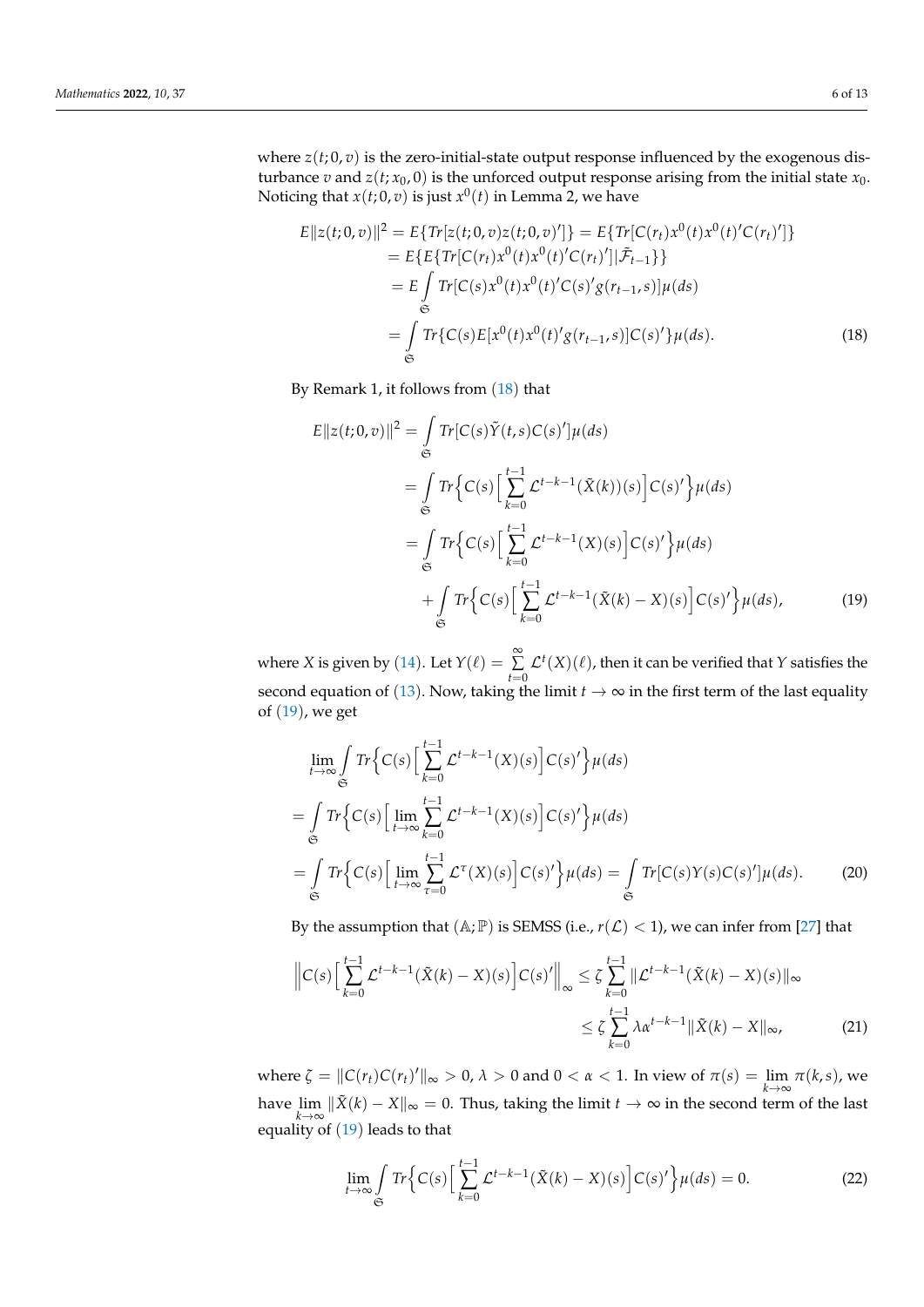Combining ([19](#page-5-1)), ([20](#page-5-2)) and ([22](#page-5-3)), we can conclude that

$$
\lim_{t \to \infty} E ||z(t; 0, v)||^2 = \int_{\mathfrak{S}} Tr[C(s)Y(s)C(s)']\mu(ds). \tag{23}
$$

Moreover, because ( $\mathbb{A}$ ;  $\mathbb{P}$ ) is SEMSS, it is deduced from ([17](#page-4-4)) that there exist  $\gamma > 0$  and  $0 < q < 1$  such that

$$
E||z(t) - z(t; 0, v)||^2 = E||z(t; x_0, 0)||^2 \le \gamma q^t ||x_0||^2 \to 0 \ (t \to \infty), \tag{24}
$$

which implies that

$$
\lim_{t \to \infty} E||z(t)||^2 = \lim_{t \to \infty} E||z(t;0,v)||^2 = \int_{\mathfrak{S}} Tr[C(s)Y(s)C(s)]\mu(ds).
$$
 (25)

Hence, Equation  $(15)$  $(15)$  $(15)$  is validated.

Next, let us show  $(16)$  $(16)$  $(16)$ . To this end, we make use of the bilinear operator  $(4)$  $(4)$  $(4)$  to reformulate  $(15)$  $(15)$  $(15)$  as follows:

$$
\lim_{t \to \infty} E||z(t)||^2 = \int_{\mathfrak{S}} Tr[C(s)Y(s)C(s)]\mu(ds) = \langle C'C, Y \rangle = \langle U - \mathcal{T}(U), Y \rangle
$$
  
=  $\langle U, Y \rangle - \langle \mathcal{T}(U), Y \rangle = \langle U, Y \rangle - \langle U, \mathcal{L}(Y) \rangle = \langle U, Y - \mathcal{L}(Y) \rangle$   
=  $\langle U, X \rangle = \int_{\mathfrak{S}} \int_{\mathfrak{S}} \pi(s)g(s, \ell)Tr[B_v(s)^\prime U(\ell)B_v(s)]\mu(ds)\mu(d\ell),$  (26)

where the third and seventh equalities follow from the first and second equations of ([13](#page-4-3)), respectively. The proof is completed.  $\square$ 

**Remark 2.** *In the literature of H*<sup>2</sup> *control theory, the stationary variance of output response caused by the exogenous white noise can serve as an H*<sup>2</sup> *norm of the perturbed stochastic dynamics. That is,*

$$
\left\| \mathbf{G}_0 \right\|_2^2 = \lim_{t \to \infty} E \| z(t) \|^2.
$$
 (27)

*Hence, Theorem 1 supplies a Gramian characterization for the H*<sup>2</sup> *norm of system* ([1](#page-2-1)) *in the presence of additive white noise disturbance v, and makes it possible to explore H*<sup>2</sup> *optimal control problem for the considered systems.*

# <span id="page-6-0"></span>**3.** *H***<sup>2</sup> Optimal Control**

In this section, we are concentrated on an  $H_2$  optimal control problem for the following controlled discrete-time Borel-measurable Markov jump systems:

<span id="page-6-2"></span>
$$
\begin{cases}\n x(t+1) = A_0(r_t)x(t) + G_0(r_t)u(t) + \sum_{k=1}^d [A_k(r_t)x(t) + G_k(r_t)u(t)]w_k(t) + B_v(r_t)v(t), \\
 z(t) = \begin{bmatrix}\n C(r_t)x(t) \\
 D(r_t)u(t)\n \end{bmatrix}, \quad x(0) \in \mathbb{R}^n, \ t \in \mathbb{Z}_+, \n\end{cases}
$$
\n(28)

where  $u(t) \in R^{n_u}$  is the control input. Without loss of generality, we assume that  $D(\ell)D(\ell)$ *εI*<sub>*nu*</sub> ( $\ell \in \mathfrak{S}$ ) for some  $\varepsilon > 0$ . In what follows, let us consider the following type of *n<sub>c</sub>*dimensional dynamic controllers:

<span id="page-6-1"></span>
$$
\mathbf{G}\begin{cases}\n\hat{x}(t+1) = \hat{A}_0(r_t)\hat{x}(t) + \hat{G}_0(r_t)\hat{u}(t) + \sum_{k=1}^d [\hat{A}_k(r_t)\hat{x}(t) + \hat{G}_k(r_t)\hat{u}(t)]w_k(t), \\
y(t) = \hat{C}(r_t)\hat{x}(t) + F(r_t)\hat{u}(t), \ \hat{x}(0) \in R^{n_c}, \ t \in \mathbb{Z}_+.\n\end{cases}
$$
\n(29)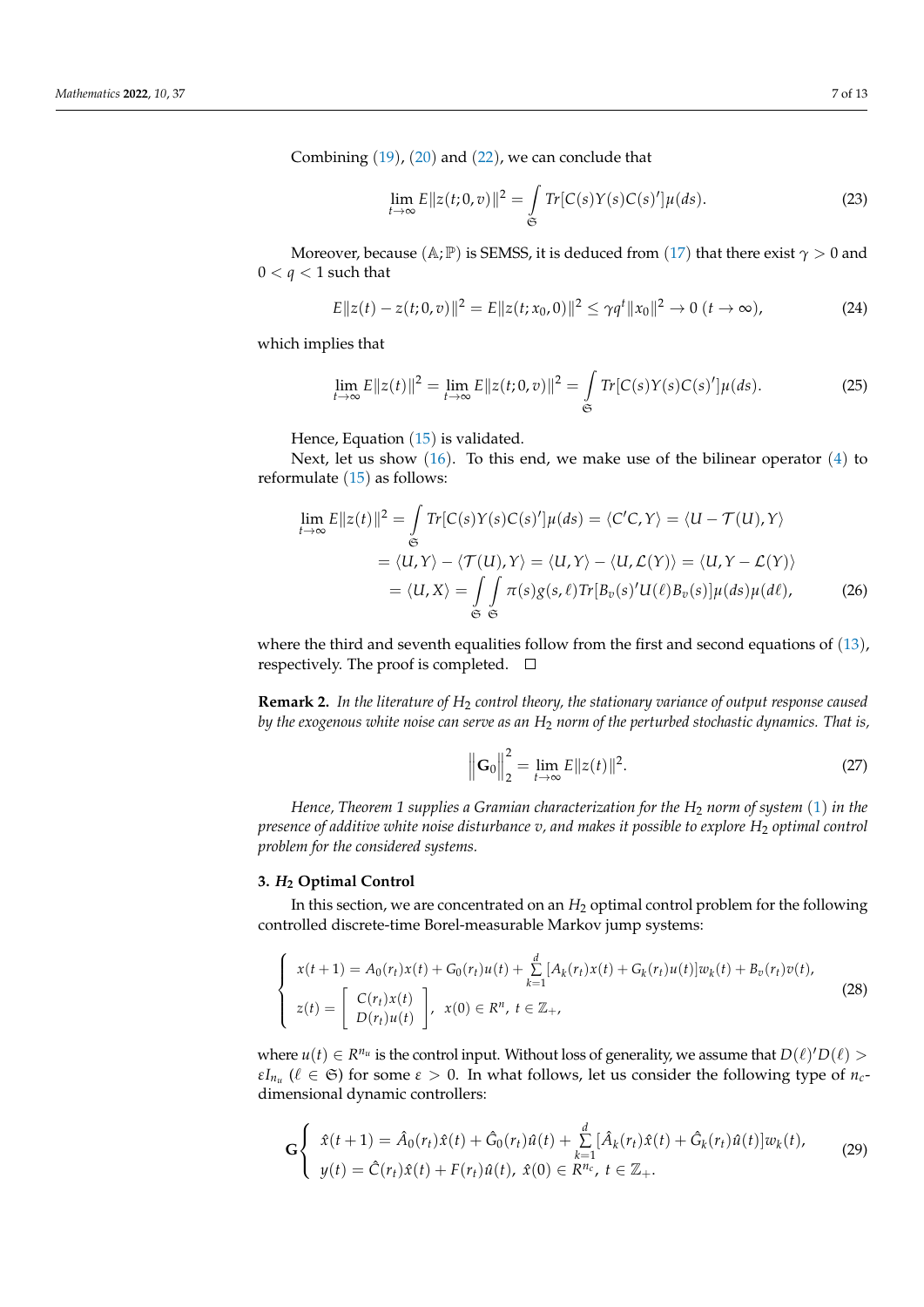Through taking  $u(t) = y(t)$  and  $\hat{u}(t) = x(t)$ , the dynamic controller ([29](#page-6-1)) is incorporated in the perturbed system ([28](#page-6-2)) and the following augmented system is obtained:

<span id="page-7-0"></span>
$$
\mathbf{G}_c \left\{ \begin{array}{l} x_c(t+1) = A_0^c(r_t)x_c(t) + \sum_{k=1}^d A_k^c(r_t)x_c(t)w_k(t) + B^c(r_t)v(t), \\ z_c(t) = C^c(r_t)x_c(t), \ t \in \mathbb{Z}_+. \end{array} \right. \tag{30}
$$

In ([30](#page-7-0)), the closed-loop state and the coefficients are given by

$$
x_c(t) = \begin{bmatrix} x(t) \\ \hat{x}(t) \end{bmatrix}, A_k^c(r_t) = \begin{bmatrix} A_k(r_t) + G_k(r_t)F(r_t) & G_k(r_t)\hat{C}(r_t) \\ \hat{B}_k(r_t) & \hat{A}_k(r_t) \end{bmatrix},
$$
  

$$
B^c(r_t) = \begin{bmatrix} B_v(r_t) \\ 0 \end{bmatrix}, C^c(r_t) = \begin{bmatrix} C(r_t) & 0 \\ D(r_t)F(r_t) & D(r_t)\hat{C}(r_t) \end{bmatrix}.
$$
 (31)

If system ([30](#page-7-0)) is SEMSS when  $v(t) \equiv 0$ , we will call ([29](#page-6-1)) a stabilizing dynamic controller. In the sequel, the set of all stabilizing controller with the form ([29](#page-6-1)) will be denoted as  $\mathbb{K}$ . In the special case of  $n_c = 0$ , **G** turns out to be a zero-order dynamic controller, i.e., a state-feedback controller  $u(t) = F(r_t)x(t)$ .

Our objective is to find a stabilizing controller in the admissible control set  $K$  such that the *H*<sup>2</sup> norm of ([30](#page-7-0)) is minimized. Below, we introduce a standard notion which will be used in the subsequent discussion.

**Definition 2.** *For the following system:*

<span id="page-7-1"></span>
$$
x(t+1) = A_0(r_t)x(t) + G_0(r_t)u(t) + \sum_{k=1}^d [A_k(r_t)x(t) + G_k(r_t)u(t)]w_k(t), \ t \in \mathbb{Z}_+, \tag{32}
$$

*if there is*  $u(t) = F(r_t)x(t)$  *such that the resulting closed-loop system of* ([32](#page-7-1)) *is SEMSS, then we*  $f(x,y)$  *is stochastically stabilizable and*  $F(r_t) \in R^{n_u \times n}$  *is called a stabilizing feedback gain. Moreover, if there is*  $H(r_t) \in R^{n \times n_z}$  *such that the following system is SEMSS:* 

$$
\begin{cases}\n x(t+1) = [A_0(r_t) + H(r_t)C(r_t)]x(t) + \sum_{k=1}^d A_k(r_t)x(t)w_k(t), \\
 z(t) = C(r_t)x(t), \ t \in \mathbb{Z}_+, \n\end{cases}
$$
\n(33)

*then we say* (C, A) *is stochastically detectable.*

The following result is an extension of Proposition 3.3 ([\[21\]](#page-12-18)), which tackles the existence and uniqueness of the stabilizing solution to a set of coupled stochastic algebraic Riccati equations. The detailed proof can be presented by following the same line as [\[21\]](#page-12-18).

**Lemma 3.** If  $(A, \mathbb{G})$  *is stochastically stabilizable and*  $(\mathbb{C}, \mathbb{A})$  *is stochastically detectable, then the*  $f$ ollowing set of coupled stochastic algebraic Riccati equations admit a unique solution  $0\leq P\in\mathbb{H}_{\infty}^n$ :

<span id="page-7-2"></span>
$$
\begin{cases}\nP(\ell) = \mathcal{T}(P)(\ell) + C(\ell)^{\prime}C(\ell) - [\Phi(P)(\ell)]^{\prime}[\Pi(P)(\ell)]^{-1}[\Phi(P)(\ell)], \\
\Pi(P)(\ell) = \sum_{k=0}^{d} G_k(\ell)^{\prime} \mathcal{E}(P)(\ell) G_k(\ell) + D(\ell)^{\prime}D(\ell) > 0, \\
\Phi(P)(\ell) = \sum_{k=0}^{d} G_k(\ell)^{\prime} \mathcal{E}(P)(\ell) A_k(\ell), \ell \in \mathfrak{S}.\n\end{cases} \tag{34}
$$

*Moreover,*  $F(r_t) = -[\Pi(P)(r_t)]^{-1}\Phi(P)(r_t)$  *is a stabilizing feedback gain (i.e., P is a stabilizing solution to* ([34](#page-7-2))*).*

Now, we are prepared to give the main result of this section, which provides an *H*<sup>2</sup> optimal control design for the considered systems.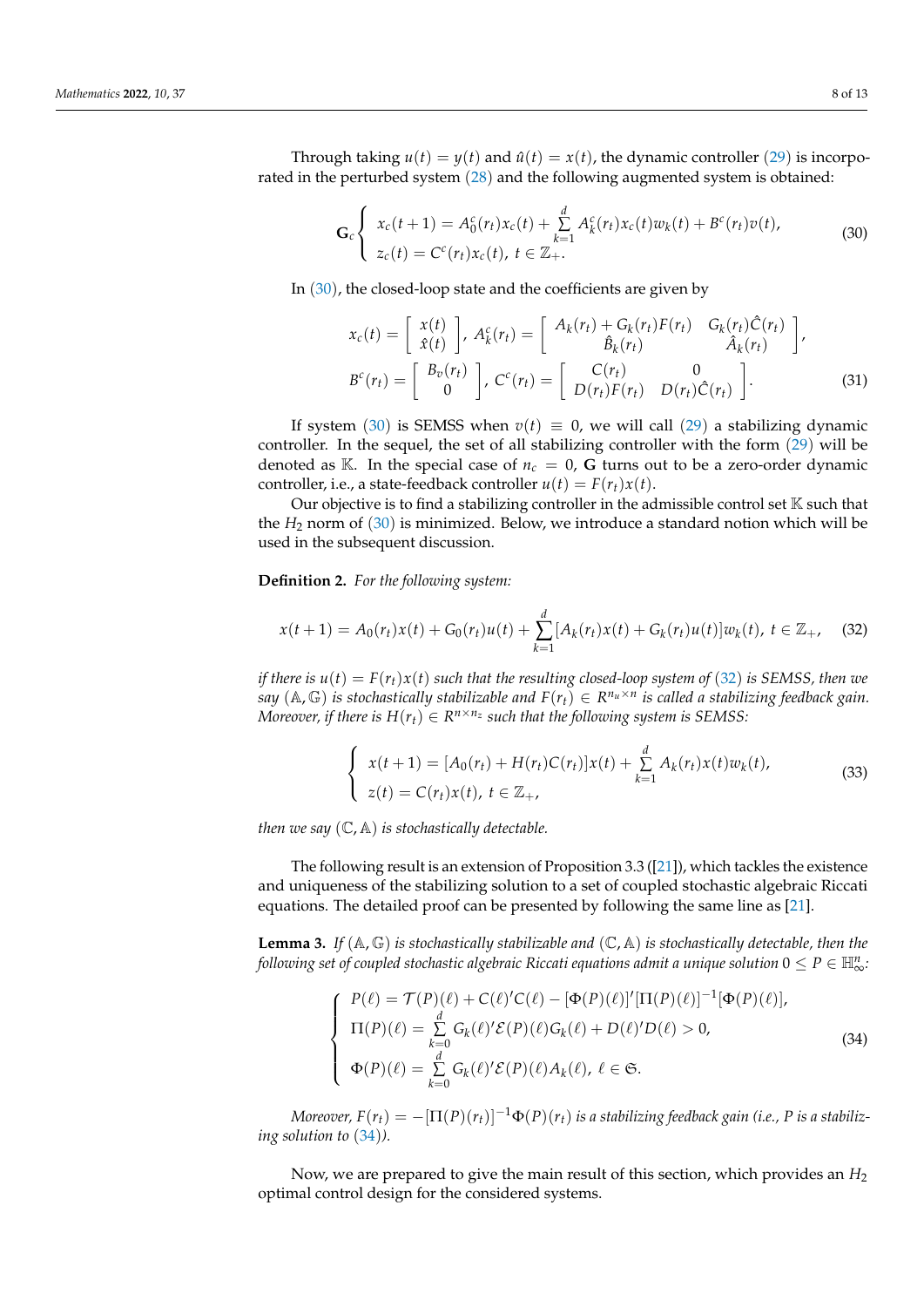**Theorem 2.** *If* (A, G) *is stochastically stabilizable and* (C, A) *is stochastically detectable, then the <sup>H</sup>*<sup>2</sup> *optimal controller in the set* K *is given by*

<span id="page-8-0"></span>
$$
u^*(t) = F^*(r_t)x(t) = -[\Pi(P)(r_t)]^{-1}[\Phi(P)(r_t)]x(t), \qquad (35)
$$

*where P* is the stabilizing solution of ([34](#page-7-2)). Moreover, the minimal  $H_2$  norm of  $G_c$  is represented as

$$
\min_{\mathbf{G} \in \mathbb{K}} \left\| \mathbf{G}_c \right\|_2^2 = \left\| \mathbf{G}_{u^*} \right\|_2^2
$$
\n
$$
= \int_{\mathfrak{S}} \int_{\mathfrak{S}} \pi(s) g(s, \ell) \text{Tr} [B_v(s)' P(\ell) B_v(s)] \mu(ds) \mu(d\ell), \tag{36}
$$

*where*  $\mathbf{G}_{u^*}$  *denotes the system* ([28](#page-6-2)) *driven by*  $u^*(t) = F^*(r_t)x(t)$ *.* 

**Proof.** By Lemma 3, Equation ([34](#page-7-2)) admits a unique stabilizing solution  $0 \le P \in \mathbb{H}_{\infty}^n$  and *u*<sup>\*</sup>(*t*) is a stabilizing state-feedback controller. Furthermore, we can rewrite ([34](#page-7-2)) as follows:

<span id="page-8-1"></span>
$$
P(\ell) = \sum_{k=0}^{d} [A_k(\ell) + G_k(\ell)F^*(\ell)]'\mathcal{E}(P)(\ell)[A_k(\ell) + G_k(\ell)F^*(\ell)] + \tilde{C}(\ell)'\tilde{C}(\ell), \quad \ell \in \mathfrak{S}, \tag{37}
$$

where  $F^*(\ell)$  is determined by ([35](#page-8-0)) and  $\tilde{C}(\ell) = [C(\ell)^\prime \ F^*(\ell)^\prime D(\ell)^\prime]^\prime$ . Via simple calculations, it can be verified that the solution *P* of ([37](#page-8-1)) is indeed the observability Gramian of **G***<sup>u</sup>* <sup>∗</sup> . From Theorem 1 and Remark 2, we derive that

$$
\left\| \mathbf{G}_{u^*} \right\|_2^2 = \int\limits_{\mathfrak{S}} \int\limits_{\mathfrak{S}} \pi(s) g(s, \ell) \text{Tr} \left[ B_v(s)' P(\ell) B_v(s) \right] \mu(ds) \mu(d\ell).
$$
 (38)

Next, it remains to show that  $u^*(t)$  achieves the minimal  $H_2$  norm among the set K. To this end, for any dynamic controller  $G \in \mathbb{K}$ , the corresponding closed-loop system is given by  $(30)$  $(30)$  $(30)$ . It is easy to get the observability Gramian equation for  $(30)$ , which is given as follows:

<span id="page-8-2"></span>
$$
U^c(\ell) = \sum_{k=0}^d [A_k^c(\ell)]' \mathcal{E}(U^c)(\ell) [A_k^c(\ell)] + C^c(\ell)' C^c(\ell), \quad \ell \in \mathfrak{S}.
$$
 (39)

Making use of Theorem 1 and Remark 2 again, we have

<span id="page-8-4"></span>
$$
\left\| \mathbf{G}_c \right\|_2^2 = \int\limits_{\mathfrak{S}} \int\limits_{\mathfrak{S}} \pi(s) g(s, \ell) \text{Tr} \left[ B^c(s)' U^c(\ell) B^c(s) \right] \mu(ds) \mu(d\ell). \tag{40}
$$

Now, according to the structure of  $A_k^c(\ell)$ , we can separate  $U^c(\ell)$  into four blocks as follows:

$$
U^{c}(\ell) = \left[ \begin{array}{cc} U_{11}^{c}(\ell) & U_{12}^{c}(\ell) \\ U_{12}^{c}(\ell)' & U_{22}^{c}(\ell) \end{array} \right].
$$
 (41)

Then, by combing  $(37)$  $(37)$  $(37)$  and  $(39)$  $(39)$  $(39)$ , it can be verified that the following block matrix

<span id="page-8-5"></span>
$$
\bar{U}(\ell) := \left[ \begin{array}{cc} U_{11}^c(\ell) & U_{12}^c(\ell) \\ U_{12}^c(\ell)' & U_{22}^c(\ell) \end{array} \right] - \left[ \begin{array}{cc} P(\ell) & 0 \\ 0 & 0 \end{array} \right] (\ell \in \mathfrak{S}) \tag{42}
$$

satisfies the following Lyapunov equation:

<span id="page-8-3"></span>
$$
\bar{U}(\ell) = \sum_{k=0}^{d} [A_k^c(\ell)]' \mathcal{E}(\bar{U})(\ell) [A_k^c(\ell)] + [F^*(\ell) - F(\ell) - \hat{C}(\ell)]' \Pi(P)(\ell) [F^*(\ell) - F(\ell) - \hat{C}(\ell)], \quad (43)
$$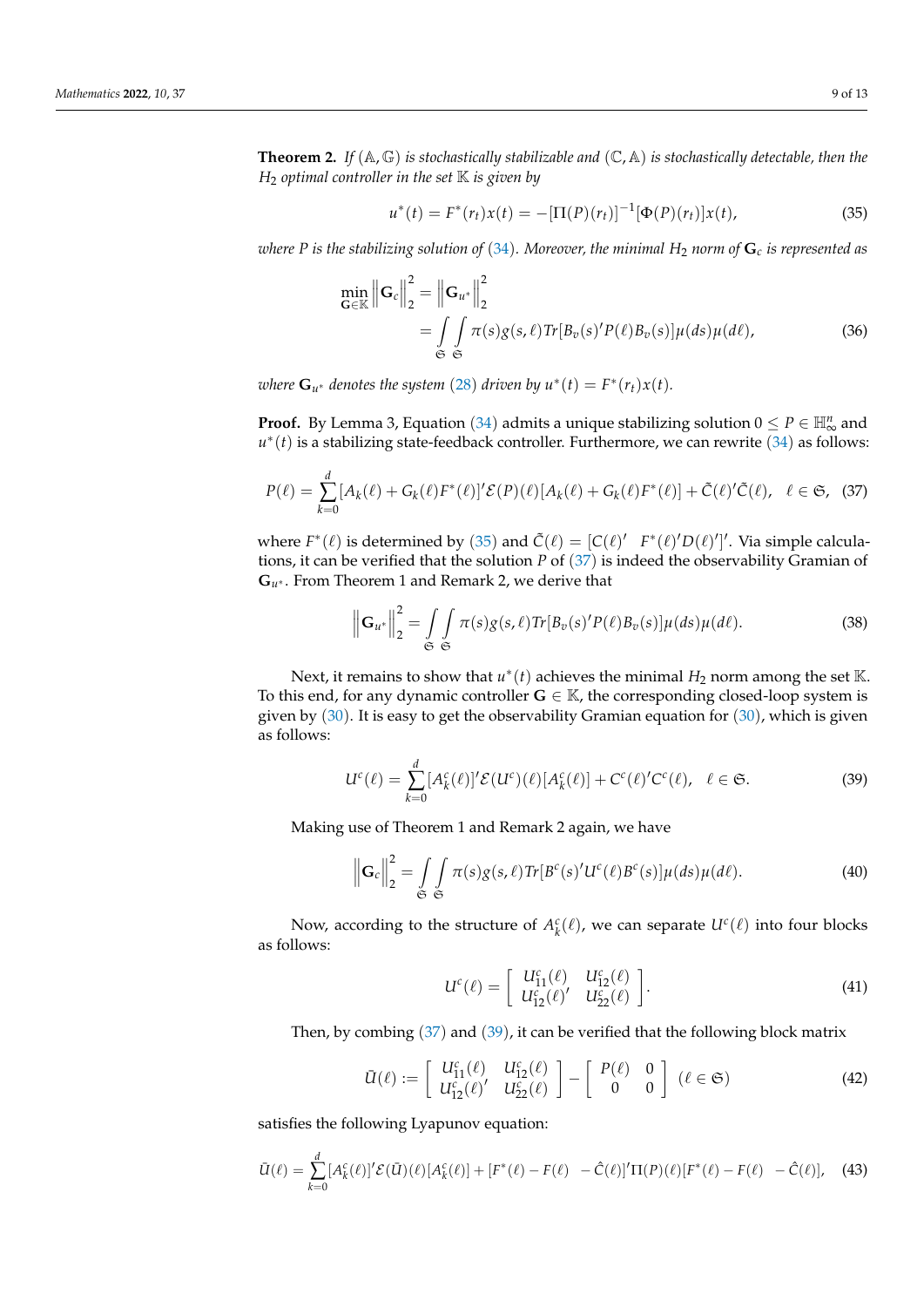where  $F(\ell)$  and  $\hat{C}(\ell)$  are the coefficients of ([29](#page-6-1)). Because  $\mathbf{G} \in \mathbb{K}$  is a stabilizing controller, we have that system ([30](#page-7-0)) is SEMSS when  $v(t) \equiv 0$ . Hence, by Lemma 1 (i), we can derive from  $\Pi(P)(\ell) > 0$  (see ([34](#page-7-2))) that the above Lyapunov equation ([43](#page-8-3)) admits a unique solution  $0 \le \overline{U}(\ell) \in \mathbb{H}_{\infty}^{2n}$ . Therefore, from ([40](#page-8-4)) and ([42](#page-8-5)), it follows that

$$
\left\| \mathbf{G}_c \right\|_2^2 = \int\limits_{\mathfrak{S}} \int\limits_{\mathfrak{S}} \pi(s) g(s, \ell) \text{Tr} \left[ B^c(s)' \bar{U}(\ell) B^c(s) \right] \mu(ds) \mu(d\ell)
$$
  
+ 
$$
\int\limits_{\mathfrak{S}} \int\limits_{\mathfrak{S}} \pi(s) g(s, \ell) \text{Tr} \left[ B_v(s)' P(\ell) B_v(s) \right] \mu(ds) \mu(d\ell)
$$
  

$$
\geq \int\limits_{\mathfrak{S}} \int\limits_{\mathfrak{S}} \pi(s) g(s, \ell) \text{Tr} \left[ B_v(s)' P(\ell) B_v(s) \right] \mu(ds) \mu(d\ell) = \left\| \mathbf{G}_{u^*} \right\|_2^2,
$$
 (44)

which completes the proof.  $\square$ 

**Remark 3.** *The H*<sup>2</sup> *optimal control design proposed in Theorem 2 can be regarded as a generalization of Theorem 7.6 of [\[25\]](#page-12-22). More specifically, if the state space of* {*rt*}*t*∈Z<sup>+</sup> *reduces to a finite set, then the above result produces an*  $H_2$  *optimal controller for discrete-time stochastic systems with finite Markov jump parameters and multiplicative noises, as considered in [\[25\]](#page-12-22).* 

#### <span id="page-9-0"></span>**4. Numerical Algorithm**

From the preceding analysis, the applicability of  $H_2$  optimal controller depends on how to get the solution of coupled stochastic algebraic Riccati equations ([34](#page-7-2)). Based on the grid of state space  $\mathfrak S$  and the iterative algorithm proposed in [\[28\]](#page-12-25), we can present the following (Algorithm 1) procedure to compute the approximate solution of ([34](#page-7-2)).

## **Algorithm 1** : Numerical algorithm for solving ([34](#page-7-2))

**Input:** The number of nodes on the grid of  $\mathfrak{S}$  and the selected accuracy  $\epsilon > 0$ ;

- 1: Submitting the coefficients on node *i* to the iterative algorithm of [\[28\]](#page-12-25);
- 2: Computing the numerical solution of ([34](#page-7-2)) on node *i*;
- 3: Counting the number of iterations on node *i*;

**Output:** Numerical solution of ([34](#page-7-2)) on each node and the number of iterations on each node.

**Example 1.** *Consider a thermal receiver with dynamics given by* ([28](#page-6-2)) *with*  $d = 1$ *. Let*  $r_t$  *be a Markov chain with the state space*  $\mathfrak{S} = \{ \{1\} \times [0,1], \{2\} \times [0,1] \}$ *, which stands for two atmospheric conditions (sunny and cloudy). Given*  $r_t = \{i, \ell\}$  *(i = 1, 2 and*  $\ell \in [0, 1]$ *),*  $\ell$  *is supposed to have a Beta distribution on* [0,1] *with parameters*  $\alpha = \beta = 2$ , *i.e.*,  $\ell \sim Be(2, 2)$ *. By* ([2](#page-2-3))*, the transition probability of Markov chain r<sup>t</sup> is represented as follows:*

<span id="page-9-1"></span>
$$
p_{ij} = \mathcal{P}\Big(r_{t+1} = (j, [0, 1]) | r_t = (i, \ell)\Big) = \mathcal{G}((i, \ell), (j, [0, 1])) = \int_0^1 p_{ij} f(s) ds, \ i, j = 1, 2, \ (45)
$$

*where*  $f(s) = 6s(1-s)$   $(s \in [0,1])$  *is the probability density function of*  $Be(2,2)$ *. Obviously, Equation* ([45](#page-9-1)) *implies that*

$$
g((i,\ell), (j,s)) = p_{ij}(6s - 6s^2), \ s \in [0,1], \ i, j = 1,2. \tag{46}
$$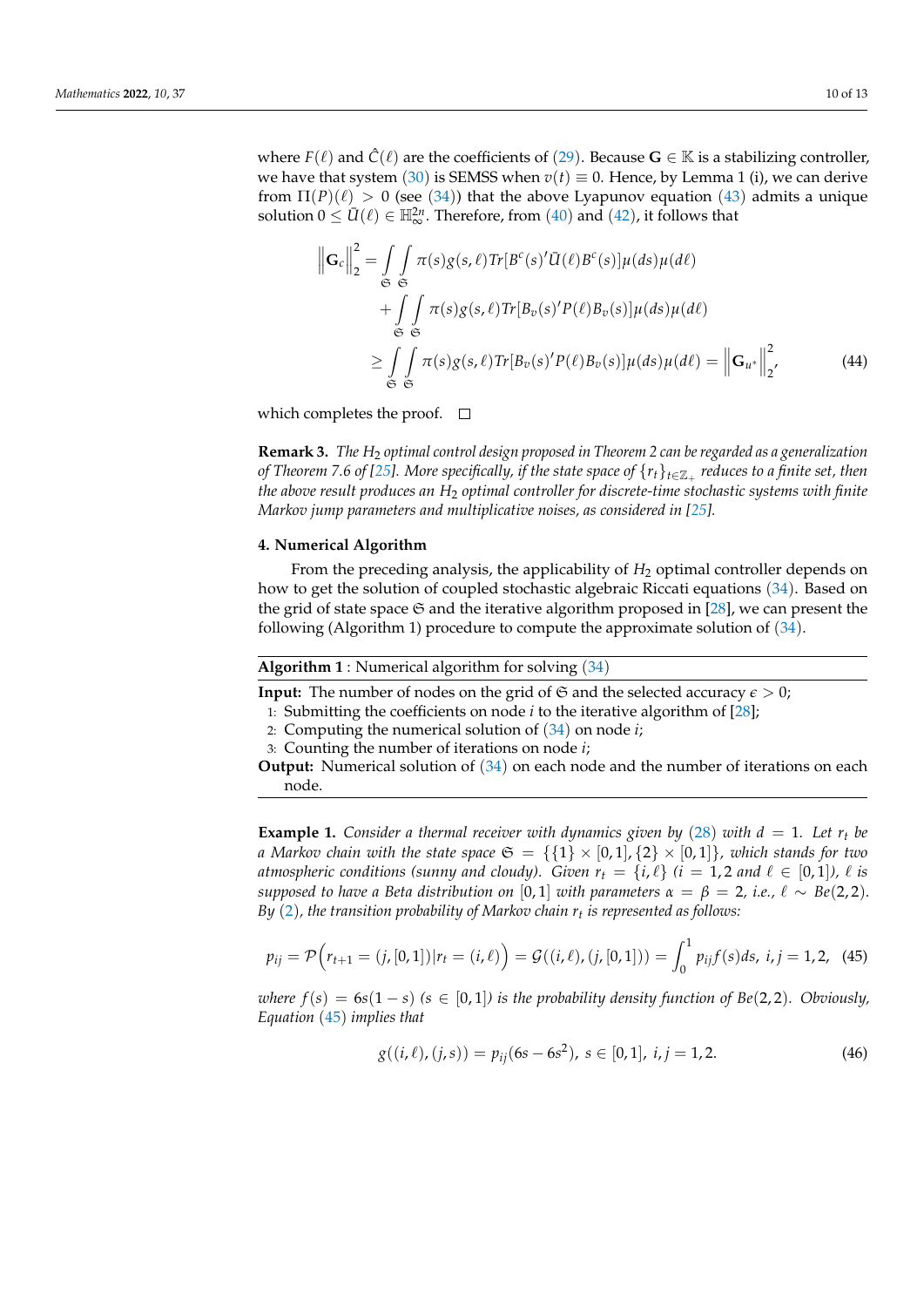*Thus, the coupled stochastic algebraic Riccati equations* ([34](#page-7-2)) *can be written as follows:*

<span id="page-10-0"></span>
$$
\begin{cases}\nP(i,\ell) = \sum_{k=0}^{d} A_k(i,\ell)' \Big[ \sum_{j=1}^{2} \int_0^1 p_{ij} (6s - 6s^2) P(j,s) ds \Big] A_k(i,\ell) + C(i,\ell)' C(i,\ell) \\
-\big[\Phi(P)(i,\ell)\big]' [\Pi(P)(i,\ell)]^{-1} [\Phi(P)(i,\ell)], \\
\Pi(P)(i,\ell) = \sum_{k=0}^{d} G_k(i,\ell)' \Big[ \sum_{j=1}^{2} \int_0^1 p_{ij} (6s - 6s^2) P(j,s) ds \Big] G_k(i,\ell) + D(i,\ell)' D(i,\ell) > 0, \\
\Phi(P)(i,\ell) = \sum_{k=0}^{d} G_k(i,\ell)' \Big[ \sum_{j=1}^{2} \int_0^1 p_{ij} (6s - 6s^2) P(j,s) ds \Big] A_k(i,\ell), \ (i,\ell) \in \mathfrak{S}.\n\end{cases}
$$
\n(47)

*Now, we divide the interval* [0, 1] *into 100 equal segments and the state space becomes:*

$$
\mathfrak{S}_i = \{ \{i\} \times [0, \frac{1}{n}], \cdots, \{i\} \times [\frac{m-1}{n}, \frac{m}{n}], \cdots, \{i\} \times [\frac{n-1}{n}, 1] \}, i = 1, 2, n = 100.
$$
 (48)

*Further, let us utilize the Trapezoidal Rule to compute the approximate value of the integral in* ([47](#page-10-0))*:*

$$
\int_{0}^{1} p_{ij}(6s - 6s^{2})P(j, s)ds \approx p_{ij}6[\frac{0}{100} - (\frac{0}{100})^{2}]P(j, \frac{n}{100}) \cdot \frac{1}{200}
$$
  
+2
$$
\sum_{n=1}^{99} p_{ij}6[\frac{n}{100} - (\frac{n}{100})^{2}]P(j, \frac{n}{100}) \cdot \frac{1}{200}
$$
  
+
$$
+ p_{ij}6[\frac{100}{100} - (\frac{100}{100})^{2}]P(j, \frac{n}{100}) \cdot \frac{1}{200}
$$
  
=
$$
\sum_{n=1}^{99} p_{ij}6[\frac{n}{100} - (\frac{n}{100})^{2}]P(j, \frac{n}{100}) \cdot \frac{1}{100} := \mathcal{E}_{ij}.
$$
 (49)

*Hence, for the node*  $(i, \ell_m)$   $(i = 1, 2; \ell_m = \frac{m}{100}$ ,  $m = 0, 1, \cdots, 100)$ , the numerical solution *of* ([34](#page-7-2)) *can be approximately expressed by:*

$$
\begin{cases}\nP(i,\ell_m) = \sum_{k=0}^{d} A_k(i,\ell_m)' \left(\sum_{j=1}^{2} \mathcal{E}_{ij}\right) A_k(i,\ell_m) + C(i,\ell_m)' C(i,\ell_m) \\
-\left[\Phi(P)(i,\ell_m)\right]' \left[\Pi(P)(i,\ell_m)\right]^{-1} \left[\Phi(P)(i,\ell_m)\right], \\
\Pi(P)(i,\ell_m) = \sum_{k=0}^{d} G_k(i,\ell_m)' \left(\sum_{j=1}^{2} \mathcal{E}_{ij}\right) G_k(i,\ell_m) + D(i,\ell_m)' D(i,\ell_m) > 0, \\
\Phi(P)(i,\ell_m) = \sum_{k=0}^{d} G_k(i,\ell_m)' \left(\sum_{j=1}^{2} \mathcal{E}_{ij}\right) A_k(i,\ell_m).\n\end{cases}
$$
\n(50)

*At this stage, we have transformed* ([47](#page-10-0)) *into a set of discrete-time algebraic Riccati equations as considered in [\[28\]](#page-12-25). By applying the iterative algorithm of [\[28\]](#page-12-25), we can calculate the approximate solution of*  $P(i, \ell_m)$  *for every node.* 

Here, we set  $p_{11} = 0.9$ ,  $p_{12} = 0.1$ ,  $p_{21} = 0.7$  and  $p_{22} = 0.3$ . The coefficients of ([28](#page-6-2)) are determined by

$$
\begin{cases}\nA_j(i,\ell) = A_j(i,1) + \ell[A_j(i,2) - A_j(i,1)], \\
G_j(i,\ell) = G_j(i,1) + \ell[G_j(i,2) - G_j(i,1)], \\
B^v(i,\ell) = B^v(i,1) + \ell[B^v(i,2) - B^v(i,1)], \\
C(i,\ell) = 0.1884, D(i,\ell) = 1, (i,j = 1,2)\n\end{cases}
$$
\n(51)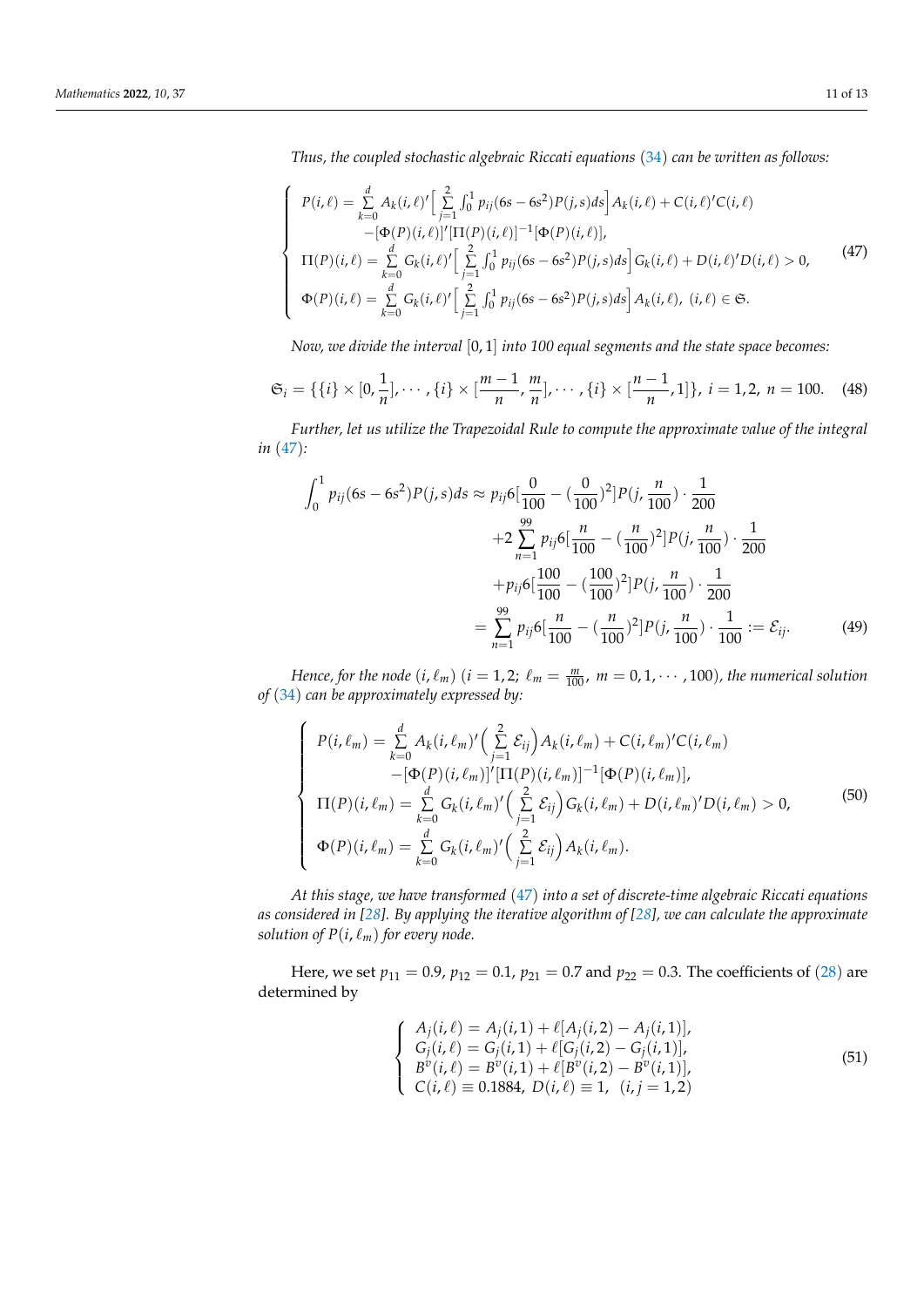with the following parameters:

$$
A_0(1,1) = 1.9, A_0(1,2) = 1.7, A_0(2,1) = 1.2, A_0(2,2) = 1.4,
$$
  
\n
$$
B^v(1,1) = 1.2, B^v(1,2) = 0.9, B^v(2,1) = 1.1, B^v(2,2) = 0.7,
$$
  
\n
$$
A_1(1,1) = 1.4, A_1(1,2) = 1.3, A_1(2,1) = 1.6, A_1(2,2) = 1.8,
$$
  
\n
$$
G_1(1,1) = 1.3, G_1(1,2) = 1.4, G_1(2,1) = 1.3, G_1(2,2) = 1.4,
$$
  
\n
$$
G_0(1,1) = 1.1, G_0(1,2) = 1.4, G_0(2,1) = 1.0, G_0(2,2) = 0.
$$
 (52)

For a given accuracy  $\epsilon = 1 \times 10^{-5}$ , by applying Algorithm 1, we have calculated (via Matlab) the numerical solution of ([34](#page-7-2)) on each node, which is displayed in Figure [1.](#page-11-1)

<span id="page-11-1"></span>

**Figure 1.** Numerical solution and iterations on each node.

### <span id="page-11-0"></span>**5. Conclusions**

In this paper, we studied the *H*<sub>2</sub> optimal control problem for Borel-measurable Markov jump systems with multiplicative noises. *H*<sup>2</sup> norm is introduced by the stationary variance of perturbed output response, which can be quantified by controllability and observability Gramians of the considered systems. Moreover, by means of the stabilizing solution to a set of coupled stochastic algebraic Riccati equations, *H*<sup>2</sup> optimal controller is obtained. The current study will yield some interesting open topics. For example, when the information of system state is only partially accessible to measurement, as considered in [\[21\]](#page-12-18), how to settle the *H*<sup>2</sup> optimal control problem for the considered systems. This issue no doubt deserves a further research.

**Author Contributions:** H.M. studied the characterization of *H*<sup>2</sup> norm and *H*<sup>2</sup> optimal control design; Y.W. contributed to the numerical algorithm. All authors have read and agreed to the published version of the manuscript.

**Funding:** This work was supported by the Natural Science Foundation of Shandong Province (No. ZR2016FM16), the Scientific Research Foundation of Shandong University of Science and Technology for Recruited Talents (No. 2016RCJJ031) and Elite Project of Shandong University of Science and Technology (No. 107).

**Institutional Review Board Statement:** Not applicable.

**Informed Consent Statement:** Not applicable.

**Data Availability Statement:** Not applicable.

**Conflicts of Interest:** The authors declare no conflict of interest.